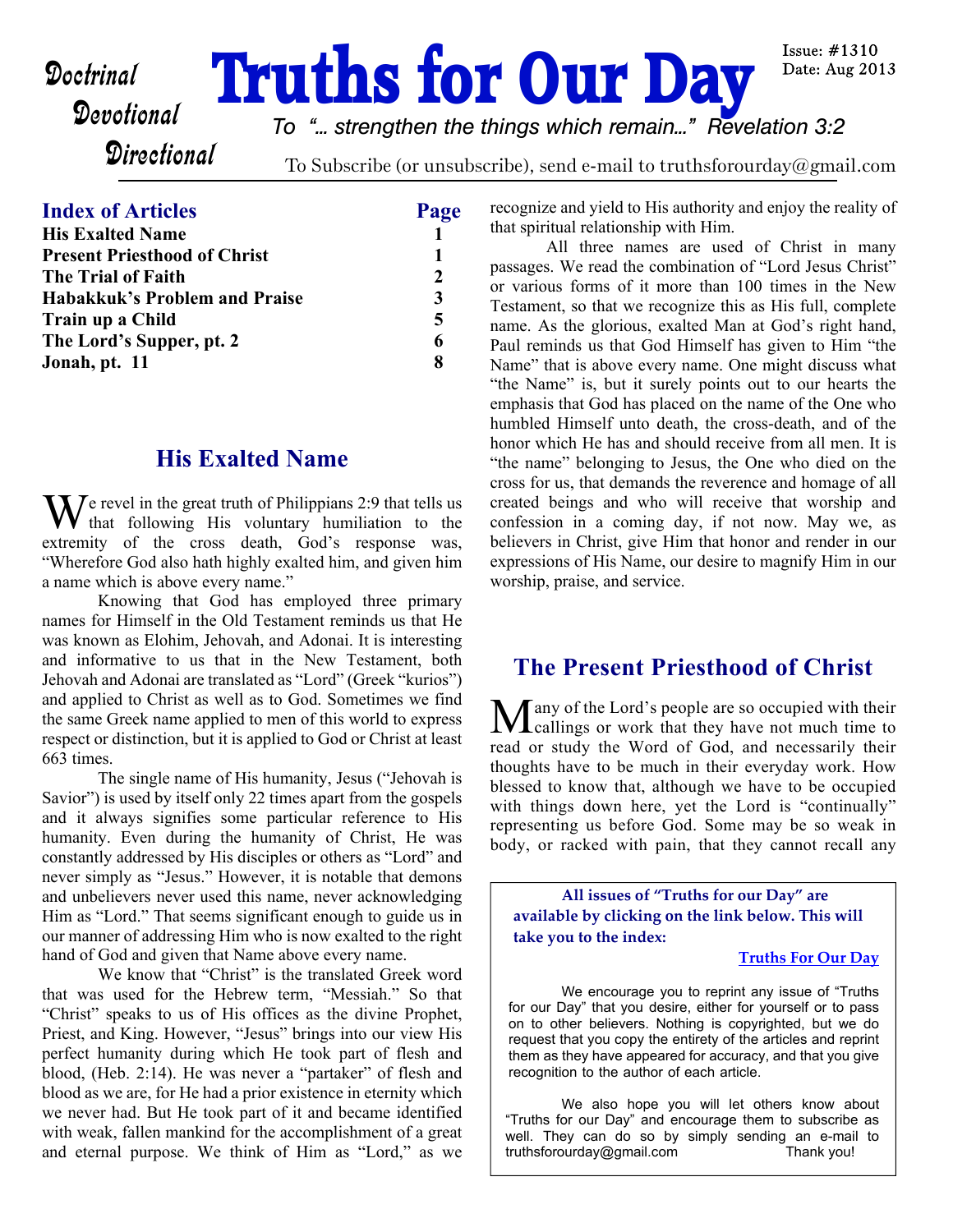comforting passage of God's Word. The Lord is faithfully bearing the name of that suffering saint before God. God cannot look at Christ without thinking of you and me, because He bears our names continually before Him. If we get away from Him in our souls, or get occupied with the things here, He does not forget us, but ever lives to make intercession for us; not an occasional thing, like the advocacy in 1 John 2, "if any man sin," but, "He ever lives," etc. He not only represents us before God, but He sympathizes with us, and through Him we "obtain mercy and grace to help in time of need" (Heb. 4:15,16) ; and He also "makes intercession for us" (chap. 7: 25) , not for our sins—that question was settled at the cross—but for our weaknesses and infirmities, continually upholding us; for "He is able to save to the uttermost" (i. e. all through the dangers and difficulties of the way) — "all that come unto God by Him."

 As in Peter's case, the Lord prayed for him that his faith might not fail. The Lord has been a man here, has trod the path of faith, has been tried in every way. He knew what it was to be weary, to suffer hunger and thirst, to groan in His spirit, and to weep; He was also tempted of Satan. We are drawn away by our own lusts, and enticed, because we have sin in us. He was tempted from without, never from within. It would be blasphemy to think it, as He was holy from His birth, and without sin. Thus the blessed Lord, having gone through the temptation of Satan, and trials to which we are subject while walking through the wilderness, can sympathize with us now in them; "and in that He Himself hath suffered, being tempted, He is able to succour them that are tempted." Suppose you are led by the Spirit of God into a certain path, and Satan tempts you to give up that path on account of difficulties, etc., the Lord can sympathize with you, as He has been tempted here as man, and will succor as well as sympathize with you in the temptation. We have also access to the throne of God Himself, because "we have such an High Priest." (Heb. 4:14-16). We do not go to the priest, but to the throne, and find it a throne of grace, and obtain mercy and find grace to help in time of need. What a wondrous place to get help from, the very throne of God Himself. WIS Jan 1940

*The lonely, the mournful, the friendless, the tempted, the dejected, the despised, the forsaken, the outcast, Christ will wait on each one of them, whatever his case, as though that one were His only charge. By this exact and special oversight of each member of His body, how precious, how lovely, how glorious, does Christ appear!*

R. C. Chapman

# **"The Trial of Faith"**

*Dr. E. A. Martin*

THERE is a needs be for every trial that God calls His<br>loved ones to pass through. The apostle says, "If  $\blacksquare$  loved ones to pass through. The apostle says, "If needs be ye are in heaviness through manifold temptations, that the trial of your faith, being much more precious than gold that perisheth, though it be tried with fire, might be found unto praise and honor and glory at the appearing of Jesus Christ." (1 Peter 1:6, 7.)

When our blessed Lord was upon earth there came one to Him saying: "He whom Thou lovest is sick." What an opportunity for the Master to go and manifest His love by bidding the sickness cease, and thus remove the cloud from that devoted little home in Bethany. When Jesus heard that, He said, "This sickness is not unto death, but for the glory of God, that the Son of God might be glorified thereby." What a word for Faith to lay hold upon. This storm is not for destruction. It is but the frame work upon which God will build His rainbow, and thus display the glories of His Son.

 Perhaps those who heard these words did not consider their tremendous import, nor think them of sufficient value to be worth carrying back to the anxious sisters; and even if they had, it is questionable if the sisters would have rested quietly upon them. Circumstances seemed so against the little family, and we are so apt to misunderstand God because we misunderstand circumstances; or to look upon circumstances as though they had ceased to yield obedience to God, as though they had run away from their master. It looked as though the Lord ought to have made haste to heal Lazarus. But instead of doing so, He tarried until one brought the sad news "Lazarus is dead." And even then the Master seemed so heartless, saying, "I am glad for your sakes that I was not there." Of course, He added "to the intent ye may believe." But unless faith was active this part of the saying would be forgotten. The human heart is so apt to see only that which seems to be unkind in the sayings and doing of others. "I am glad for your sakes that I was not there" and then the still further delay until Lazarus had been four days in the grave. How would we feel if one with power to heal our loved ones should treat us so?

What a test for Faith. For in such circumstances only Faith could say: "The Master loves us and will do all things well." And this is what the Master desires. He must teach His loved ones that He can safely be confided in; that no combination of circumstances is too difficult for Him to handle for the glory of God, and the good of His people. The greater the difficulty the greater the loaf for Faith to feed upon. The greater our need, the greater His glory in meeting that need, for meet that need He must, since He has promised to work all things for the good of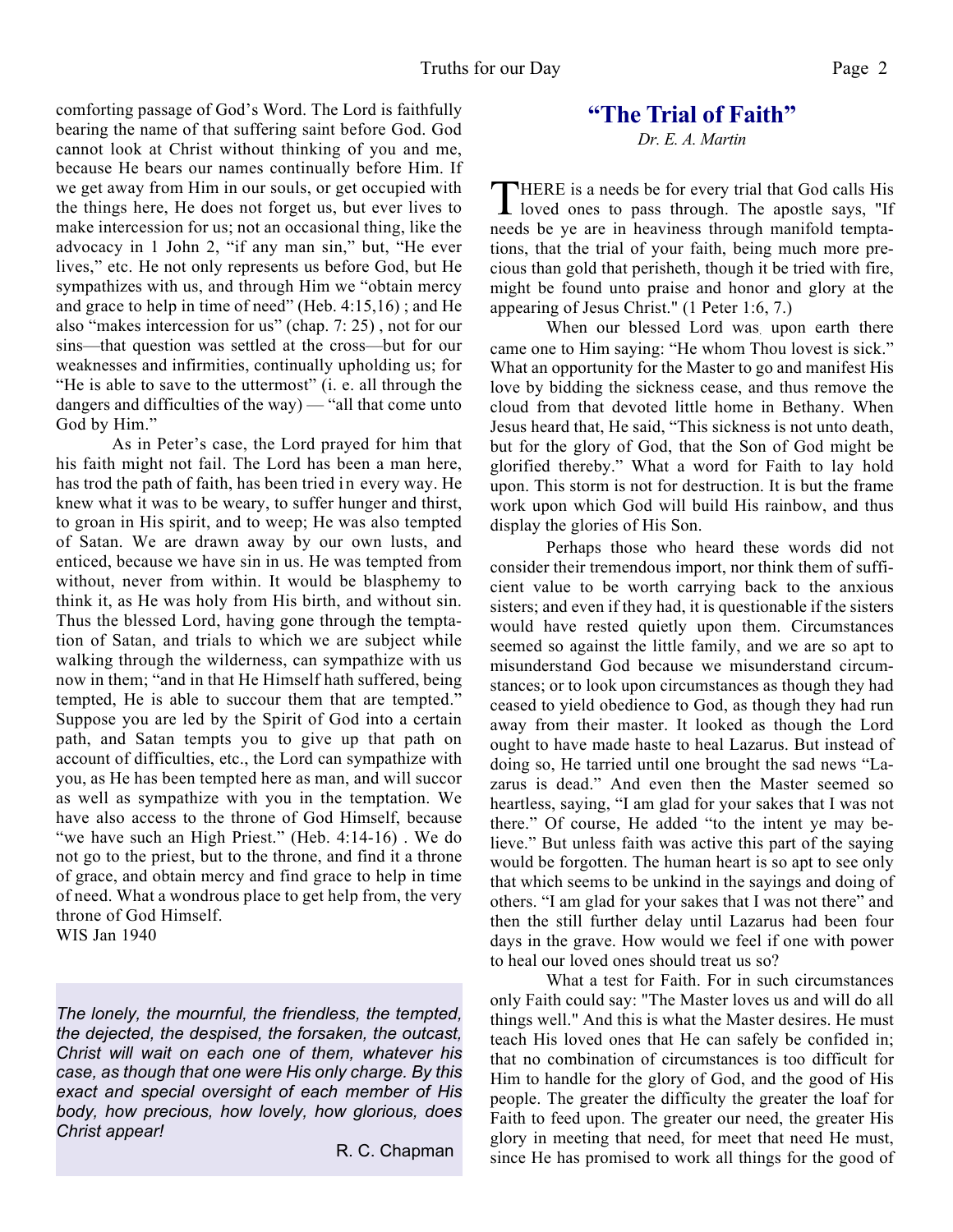those who love God.

 Nor can He add a needless sorrow. True, the test may be severe; but the more sever the test, the more glorious the ending. We do not take a sledgehammer to kill a fly, nor will the Lord send deep trials without a corresponding glorious end in view. Think you this weary watching, this death chamber sorrow, this four days mourning, were all for nothing? No, no. The trial of Faith is much more precious than gold. They shall learn to trust Him in the dark as in the brightest sunshine. Nay, they shall praise Him for leading them by the way of the tomb when the end is once seen. And shall not this sorrow, turned into joy by the Master, make all future sorrows bright with confidence that the Pilot Who guided safely into this happy haven has skill to guide through every storm, reaching the end, praise and honor and glory at His appearing?

 He who wept at the grave was not lacking in sympathy. He Who said "Lazarus come forth" was not lacking in power. It was here He proclaimed Himself the resurrection and the life. Himself at once the raiser and the raised, the quickener and the quickened, the possessor and the giver of an endless life—a higher life than Adam knew in Paradise—a life with power to force its way through death's dungeons, transforming them into habitations of glory and immortality.

 Listen to Him speak: "Lazarus come forth." Lazarus came forth bound hand and foot. "Loose him and let him go;" and willing hands unwound the grave clothes. Thus by heavenly power death gives place to life; mourning to rejoicing; hard thoughts, it may be, of the Master, to unbounded admiration and unbelievers "Believe on Him." What pen can paint the glorious ending of this so great a trial. What unspeakable blessing to those who seeing "Believed on Him." What joy inexpressible in that little Bethany home. What glory for the Son of God!

 Dear Christian reader, this is a voice to you. You know what trials are--severe trials. It may be some loved one is slipping into the jaws of death, and you are feeling lonely and forsaken and you are tempted to think that God has turned his back upon you. No, no, never; He cannot do that. Trust Him. Four days may not put your loved one back in your arms, nevertheless there is a resurrection, and they shall rise, each blood bought one resplendent with Christ's glory, and you then shall thank God for those very trials that seemed so severe, and discern that they were all needed for the burnishing of your faith and that they were unto praise and honor and glory at His appearing.

WIS June 1941

Our trials are needful now for the exercise and growth of faith, and no less needful for our joy and glory at the appearing of the Lord.

#### **Habakkuk's Problem and Praise, pt. 2**

*Joel Portman*

Conditions of Habakkuk's day caused consternation in this heart. Much more severe than the conditions was the message that the Lord gave him in response to his cry! onditions of Habakkuk's day caused consternation in  $\nu$ his heart. Much more severe than the conditions was God was going to raise (empower) the Chaldeans (Babylonians) to execute punishment on His people (1:5- 11). In other words, a more sinful, violent nation would be used by the Lord to judge the sinful, violent people who surrounded Habakkuk. Barnes' comment on Hab. 1:5 is, "The Jews flattered themselves that, being the people of God, He would not fulfill His threats upon them. They had become like the pagan in wickedness; God bids them look out among them for the instrument of His displeasure. It was an aggravation of their punishment, that God, who had once chosen them, would now choose these whom He had not chosen, to chasten them," ("Notes on the Bible"). But to Habakkuk, the thought that this vicious, violent, and powerful nation would be the instrument in God's hand to punish His own people was more than he could comprehend. The history of the nations shows us that God often uses nations to punish and correct other nations, not only in the past, but certainly it is within His power and purpose to continue to do so now.

 God has every right, as the Righteous Judge of all the earth (Gen. 18:25) to use whatever instrument He so desires to accomplish His purpose. The succession of Gentile powers which Daniel saw in his night visions indicates this clearly. Moses warned the people of this in Deut. 28:49-52. Similar events are recorded in 2 Kings 24:2 regarding God's judgment on Judah during the reign of Jehoiakim. Jeremiah and other prophets told the people that this would occur (Jer. 1:15-16, 5:15, 6:22-23). Yet, as would be normal, the thought of this filled Habakkuk's heart with great fear as he considered the terror and fearful results of such an invasion. One cannot fault him for this; these were his people and he was in the midst of them. The uncertainty concerning the future in any day, ours included, can cause consternation to any heart that thinks of the fearful effects of God's judgment on any people where one dwells. So we read, following the Lord's description of the invading nation, his expression of personal perplexity in 1:12-17.

#### **Perplexity of God's Servant**

Habakkuk's response is based on a number of truths he knew concerning His God:

1. The Greatness of God as compared with all other gods (1:12)

- 2. The Enduring Promises of God to the nation (1:12)
- 3. The Righteousness of God in His judgment (1:12)
- 4. The Holiness of God in His assessment of men (1:13)
- 5. The Power of God to overcome all adversaries (1:14-17)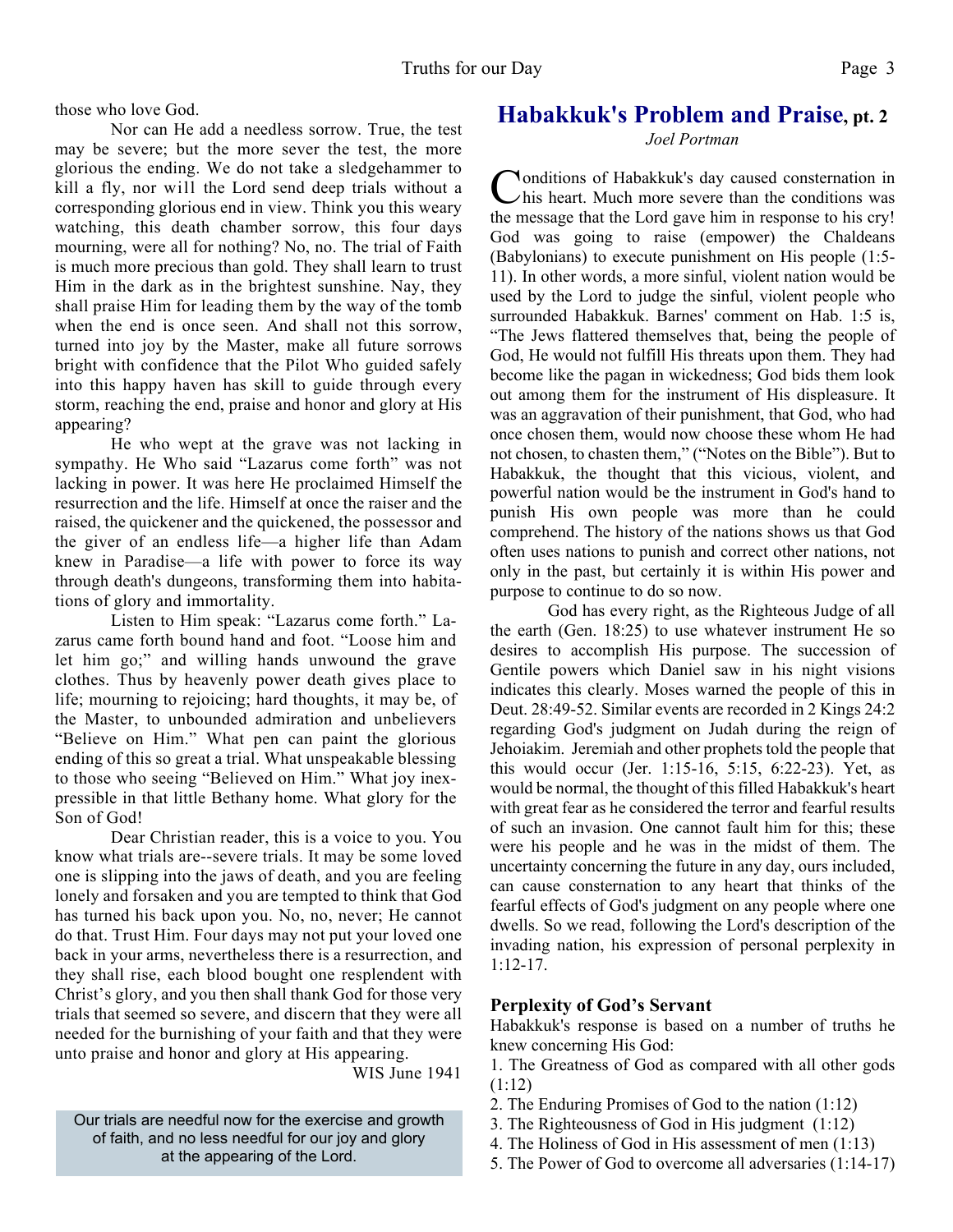His response in this dilemma is a profitable example to any who are in similar conditions of uncertainty. The Lord justifies his attitude of confidence in God alone by assuring him that "The just shall live by his faith," (2:4). God always responds positively when His people submerge their own feelings, thoughts and consternation to the unswerving confidence in their God. He is a pattern to all who face similar conditions and have similar concerns. We can always turn to God and leave the uncertainty of the outcome in His hands. He is able, He is righteous, He is always dependable, and He proves His sufficiency to His people.

 Yet his knowledge of God's character always carries with it a reminder and a caution. He reiterates a principle that is always true: God, because of His justice and holiness, cannot tolerate evil, neither can He condone unrighteousness (1:13). That same verse mentioned above, (2:4) emphasizes that the thing that God hates, (Prov. 6:16-19) personal pride ("his soul which is lifted up), prevents any person from truly depending on God and keeps that one from moving with confidence in the midst of conflict. It was what brought judgment on Israel as well as on the Chaldeans. It is what causes self-confidence, an attitude that always robs a believer of assurance of God's power and purposes. This is an important verse that establishes an important principle in Scripture. We see it in Romans 1:17, where the context clearly indicates that God is emphasizing the principle of being "just" in God's sight. In Galatians 3:11, it is in the context of truly living, showing it is only possible in the environment of knowing God's grace. Again in Hebrews 10:38, it precedes that chapter that centers on the display of genuine faith of individuals of the Old Testament, and shows that this is the only principle upon which worthies of that day pleased God. This is an abiding principle, and as in Habakkuk's case, it is the only element that gives a believer peace and confidence in adversity and trial. A. C. Gaebelein has said "that in the first half of this verse, the Lord compresses into a pithy statement a key to understanding the philosophy of history. In the second half of the verse, the Lord described a solution to the way in which those who are righteous can live in an unrighteous and unjust world," (Barber, "Habakkuk and Zephaniah").

In Habakkuk's expression of concern, he was thinking of the extreme unrighteousness of the Chaldeans as compared with that of Judah, but the principle remains the same. God was bringing these severe conditions on them because of their own evil and iniquity, even as He would also judge the Chaldeans. If God's people live in the consciousness of the holy character of their God, they would be preserved from the deserved judgments from His hand. It is when we lose sight of this that we receive the discipline that we deserve (Heb. 12:5-11). Yet when God disciplines and chastens His people, it is always in love, for their ultimate blessing, and not to destroy them.

 Habakkuk's final word must be ours as well; "I will stand upon my watch and set me upon the tower, and will watch to see what he will say unto me and what I shall answer when I am reproved," (Hab. 2:1). Patient waiting on God and expectant looking toward Him for an answer will always result in words that will console, encourage and direct, even as the Lord's did to this believer. How often we fail to remain constant in our willingness to anticipate that God will speak peace unto His people (Ps. 85:8). He is one who never fails, and He desires that our confidence in Him should not waver, regardless of the circumstances under which we live.

#### **Pronouncement of God's Judgment**

The subsequent verses in chapter 2 reveal God's plan of judgment for the Chaldean nation. The five-fold woe pronounced upon this wicked people seems to correspond to the series of six "woes" found in Isaiah 5 and are quite similar. Those woes are pronounced against Israel, while these are against Babylon, but the similarity of sinful deeds is striking. They encompass the characteristics of our society as well: greediness, covetousness, cruelty, dissoluteness, and idolatry which called for God's judgment on them. These seem to be abiding marks of degenerate humanity, and their existence brings sadness and fear to many a heart. Why should we expect a society that is different, seeing that the principle and power of sin continues to exist in our world. This condition will continue until the establishment of righteous rule and ensuing peace when the Lord returns to this troubled earth. Until then, those who are citizens of that righteous kingdom must demonstrate a character of life that is in sharp contrast to that of "normal" men. We must guard ourselves and our lives from the corrupting influence of sin's results that God will surely judge and remove from His world.

#### **Preeminence of God's Control**

Yet the chapter concludes with an encouraging statement: "But the Lord is in His holy temple: Let all the earth keep silence before Him," (2:20). What is this but a reminder of the sovereignty of God over all nations? Not a deed of man exists but that the Lord knows all and is yet in control of the nations. Nations rise and fall, people change constantly, societies ebb and flow, but our God remains the same. He is the One who is the same, yesterday, today and forever (Heb. 13:8). This expression of confidence reflects what we find in Isaiah 6 where, after pronouncing the "woes" on a sinful people, "I saw the Lord, high and lifted up, and His train filled the temple," (Isa. 6:1-2). This fresh vision of the constancy and dependability of a God who is exalted over all has instilled confidence in God's faithful people of all times and is also essential for us in our day. May the Lord enable us to lift our vision from the degradation and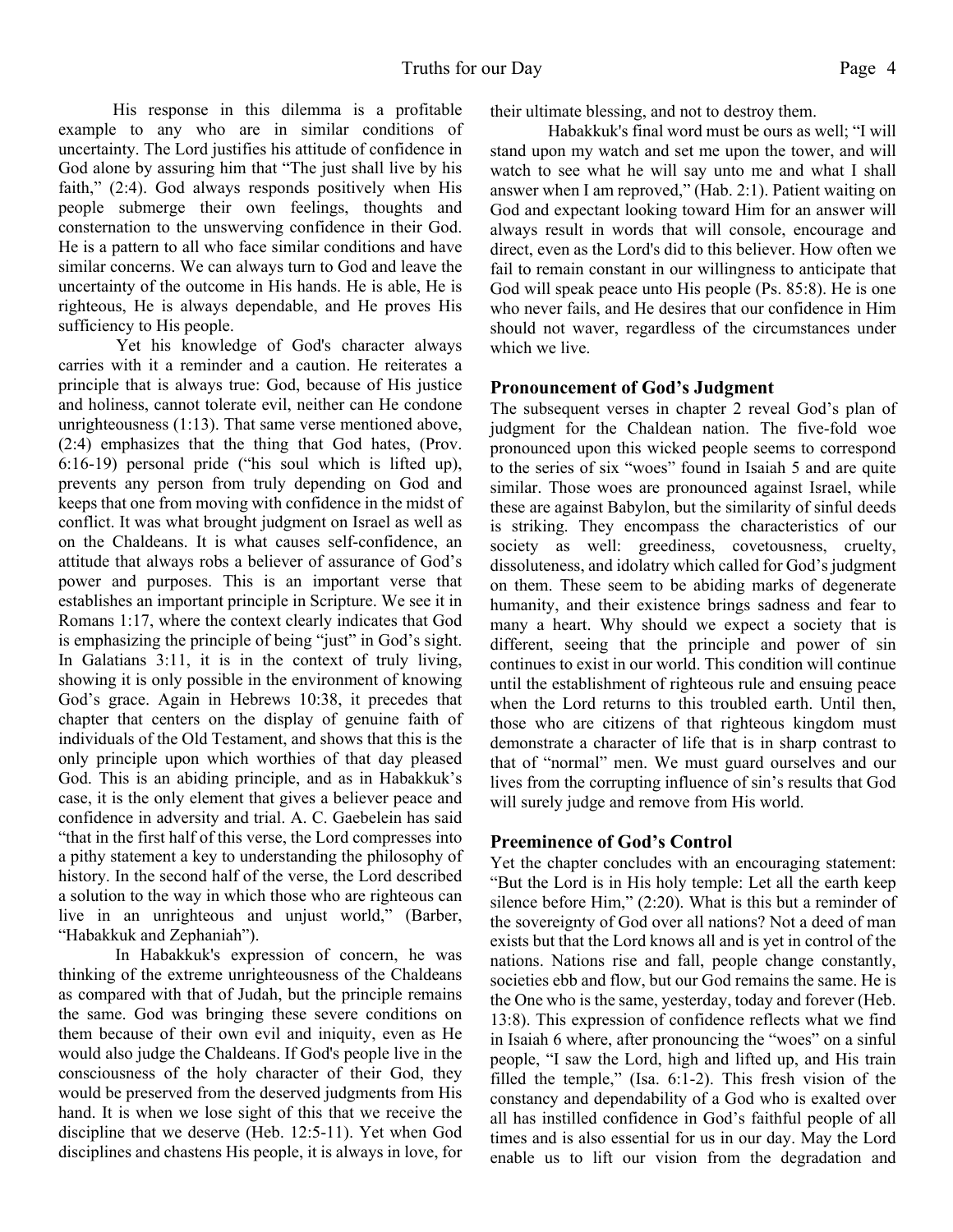degeneration that is evident on every hand, to see the One who is fully capable of exercising His sovereign control and will, in His time, "render to every man according to his

*(continued)*

**The Lord has told us, the first shall be last and the last be first. What a fulfillment of these words will be there when His servants stand before His tribunal to receive their rewards. Popularity and notoriety will have no place there; the cup of cold water given for love of Him will no wise lose its reward there.**

deeds," (Rom. 2:6).

#### **The Training of a Child**

Proverbs 22:6 "Train up a child in the way he should go: and when he is old, he will not depart from it."

 $\prod$ t is important to note that this verse covers ground which<br>
is of a sensitive nature. is of a sensitive nature.

Many Believers today will pass a tear-filled eye over this verse and wonder where they went wrong. Prayers have been uttered and tears shed over the little ones who used to sing the choruses at Sunday School so heartily, yet are now fully grown and seemingly far away. Indeed, some Godly Believers have buried children thought unsaved; some carrying these words to their graves with this verse echoing in their minds wondering where their son or daughter is in Eternity. Hard though it may be, we should take note that this verse, nor any other for that matter, offers salvation as a guarantee of a sound Christian upbringing.

 The first word of the verse, 'train' occurs 5 times in the KJV. Train (chânak) refers to raising a child in a way that would teach them the truths found in Acts 4:12, "neither is there salvation in any other..." Such training would instil the thought that salvation is found in no other but Christ and imprint on the child's mind of their need to be saved.

 Thus, we must consider that the training, "the way he should go," involves showing a child of the way to the Saviour. No parent, however Godly, could ever guarantee the salvation of a child through a Godly upbringing. Such a thought is indeed contrary to the truth every Believer acknowledges in that, "salvation is of the Lord" (Jonah 2:9) and "is not of yourselves" (Ephesians 2:8).

 The phrase "when he is old, he will not depart from it" is the source of stumbling for many godly parents, for surely, many will wonder what has gone wrong. Nevertheless, the verse has a beautiful and reassuring truth for the loving parent. Its meaning is simple in that the child, now old, has not forgotten the way to the Cross. Saved or unsaved, the child–now older–still recalls the gospel message once instilled by their Godly parents when they were still in their childhood.

Sadly, many Believers' children, knowing the message of the gospel better than most, have refused to acknowledge Christ as their Savior. The word 'depart' (sûr śûr) denotes one who 'turns off or eschews' what has been learnt. Indeed, the very thrust of the verse should be seen as this–that the child, well versed in the way to the cross, has not, and will never forget the path to the Saviour even to their dying day. Simply, this is the product of training a child in the way he should go.

Let this be a source of encouragement to parents who preach the gospel to their children, and hope to all those who despair that the child far away still knows the way back to the Cross. Let it also be a solemn reminder to the Sunday School teachers amongst us to preach the gospel to the children constantly. Cast aside the gimmickry and gadgetry that the world's religions throw at children. It is of little use. You do not need any 'resources' beyond God's precious Holy word. Indeed, 2nd Timothy 3:15 affirms this position as it is the child who hast known the holy scriptures' that is wise unto salvation through faith in Christ Jesus'. Preach it, teach it and avoid the fashions of the day. They will pass, but the scriptures will remain with them.

I say this then to the parents. Perhaps you sit in gospel meetings with the seat by your side empty. For years, it was occupied by your young boy or girl who grew up and grew distant but remains loved. Reassure yourselves that even though they are absent from the meeting; the message of the gospel is still as fresh as ever in their hearts.

Brethren, keep training.

#### **The Surrendered Life**

Oh, the peace of full surrender! All my joy to do His will! Mine to trust His faithful promise; His the promise to fulfill.

Oh, the glory and the rapture Thus to dwell with Christ the Lord; New delight and wisdom gaining From the study of His Word.

Pleasure's songs no more entice me, Nor the bugle note of Fame; Sweeter far the holy music Of my dear Redeemer's Name.

Oh, the glory and the rapture— Earthly burdens pass away! Stormy winter turns to summer; Lonely darkness into day. Anonymous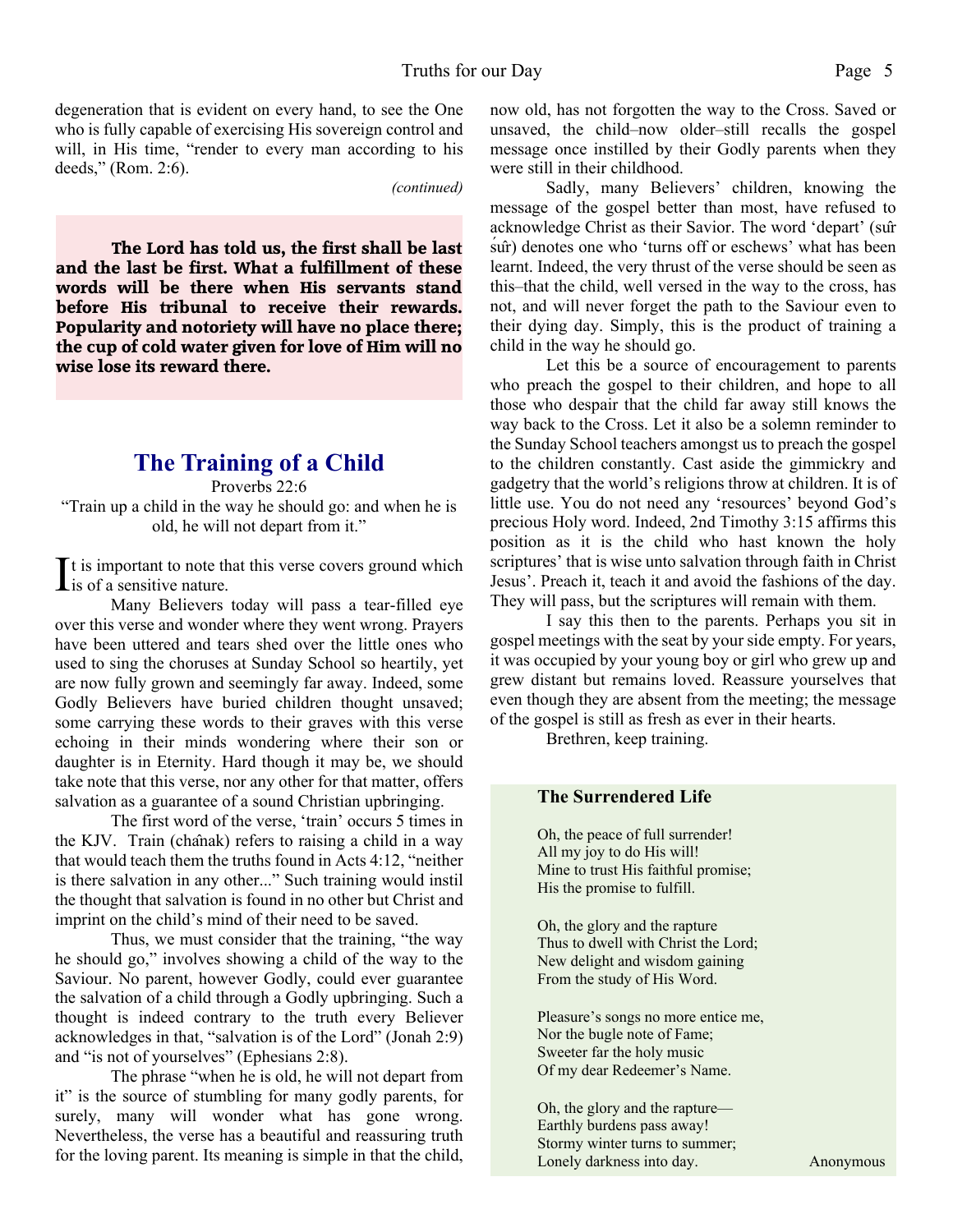#### **The Lord's Supper, pt. 2**

*Robert Surgenor*

There are five basic scriptures relating to the Lord's<br>Supper worth considering. Supper worth considering.

- (1) Lk. 22:7–20. The Preparation of the Supper
- (2) Acts 2:41–42. The Placing of the Supper
- (3) Acts 20:7. The Practice of the Supper.
- (4) 1 Cor. 10:16–17. The Participation of the Supper
- (5) 1 Cor. 11:20–34. The Perversion and Proclamation of the Supper.

#### **1. The Preparation of the Supper - Lk. 22:7–20.**

Out of the four gospel writers, Doctor Luke is the only one that mentions the absolute necessity of a death at the Passover. Notice his divinely inspired words. "Then came the day of unleavened bread, when the passover must be killed" (Luke 22:7). He alone uses the word "must." It seems as if the Spirit is emphasizing the necessity of a death, and my feeling is that He is referring to the death of Christ the true Passover Lamb. The statement reminds me of what the Lord said, "Even so must the Son of man be lifted up" (Jn. 3:14). The hour had come which was set in the eternal counsels of God before the foundation of the world. "The Passover MUST be killed"! There was no turning back.

Whoever secured the upper room in Jerusalem for the event is not revealed. The directions to the room were very unique. The Lord "said unto them, Behold, when ye are entered into the city, there shall a man meet you, bearing a pitcher of water; follow him into the house where he entereth in. And ye shall say unto the goodman of the house, The Master saith unto thee, Where is the guestchamber, [kataluma] where I shall eat the passover with My disciples? And he shall shew you a large upper room furnished: there make ready" (vs. 10-12). The word "guestchamber" is translated "inn" in Luke 2:7. On that occasion Mary was about to give birth to the Lord Jesus, and Joseph sought shelter, but there was no room for them in the inn [kataluma]. The world had no room for Him as He was about to enter, but God provided an upper room for Him as He was about to depart.

Bearing a pitcher of water was the usual task for a woman, not for a man. However, the man was instructed to meet Peter and John and then direct them to the large upper room. The unidentified man is a picture of the Holy Spirit, and the pitcher of water is emblematic of the Word of God. The overall picture is the Holy Spirit, through the Word of God, leading the disciples of Christ to a scriptural assembly.

If you are associated with an assembly, I trust that you are there, not simply because your parents are, or were there, or because the place appealed to your liking, or because it is conveniently located. If any one of those things describe the reason that you are in an assembly, then you shouldn't be there! Those reasons are not valid.

How does God place saved sinners into a scriptural assembly? First of all, He saves them, and through their reading the Word of God, or listening to appropriate ministry, the Holy Spirit convinces them that God's assembly of gathered-out saints is the only place to be in fellowship. When the brethren are convinced that they are truly born again, then, and not until then, they are baptized, and finally received into God's assembly. The Spirit of God has led them there.

Next we find a description of the room. "And he shall shew you a large upper room furnished: there make ready. And they went, and found as he had said unto them: and they made ready the passover. And when the hour was come, He sat down, and the twelve apostles with Him" (vs. 12-14). The Gospel of Mark adds a word not found in Luke. "A large upper room furnished and prepared" (Mk. 14:15). The word "prepared" [hetoimos] comes from an old noun meaning "fitness." Thus we see that God's assembly is a place suited for the godly believer. The word is also translated, "opportune," and, "seasonable."

It was a large room, indicating that God's assembly is a place large enough for all those in the fellowship to function as priests. It is large enough to receive all the Word of God. The faithful minister of the Word should be able to say like Paul, "I have not shunned to declare unto you all the counsel of God" (Acts 20:27). In our day, closed platform conferences, with selected subjects, greatly hinder "all the counsel" preaching. God's assembly is also large enough for all the present-day gifts to freely function. Of course this automatically eliminates a clergy, or a presiding minister or pastor. All the brethren are on common ground when the assembly comes together to audibly worship, pray, or to consider the Scriptures, and the sisters are commanded to be in silence. The assembly is a large room.

The next definition of the room was it was "upper" [anwgeon], meaning, "anything above the ground." Isn't God's assembly an elevated place? It is far above the world, and man's way of thinking. It is far above Christendom, with all its false ways and doctrinal errors. Considering Christendom, it is wrong to appraise God's assembly by saying it is just a better place. No, no, that will never do! It is not simply a better place, it is rather the only place! It cannot be compared and appraised alongside Christendom, for there is no resemblance between the two.

The standard of a scriptural assembly is exceedingly high. God's assembly does not resort to human engineering to conduct so-called programs, neither does it follow human creeds. The assembly of God has the whole Word of God for its foundation. The pattern it follows is solely from the Holy Scriptures. The assembly of God believes that persons should only be received into the fellowship if they are born again, baptized by immersion, living a godly and consistent life, and they see that God's assembly is the only place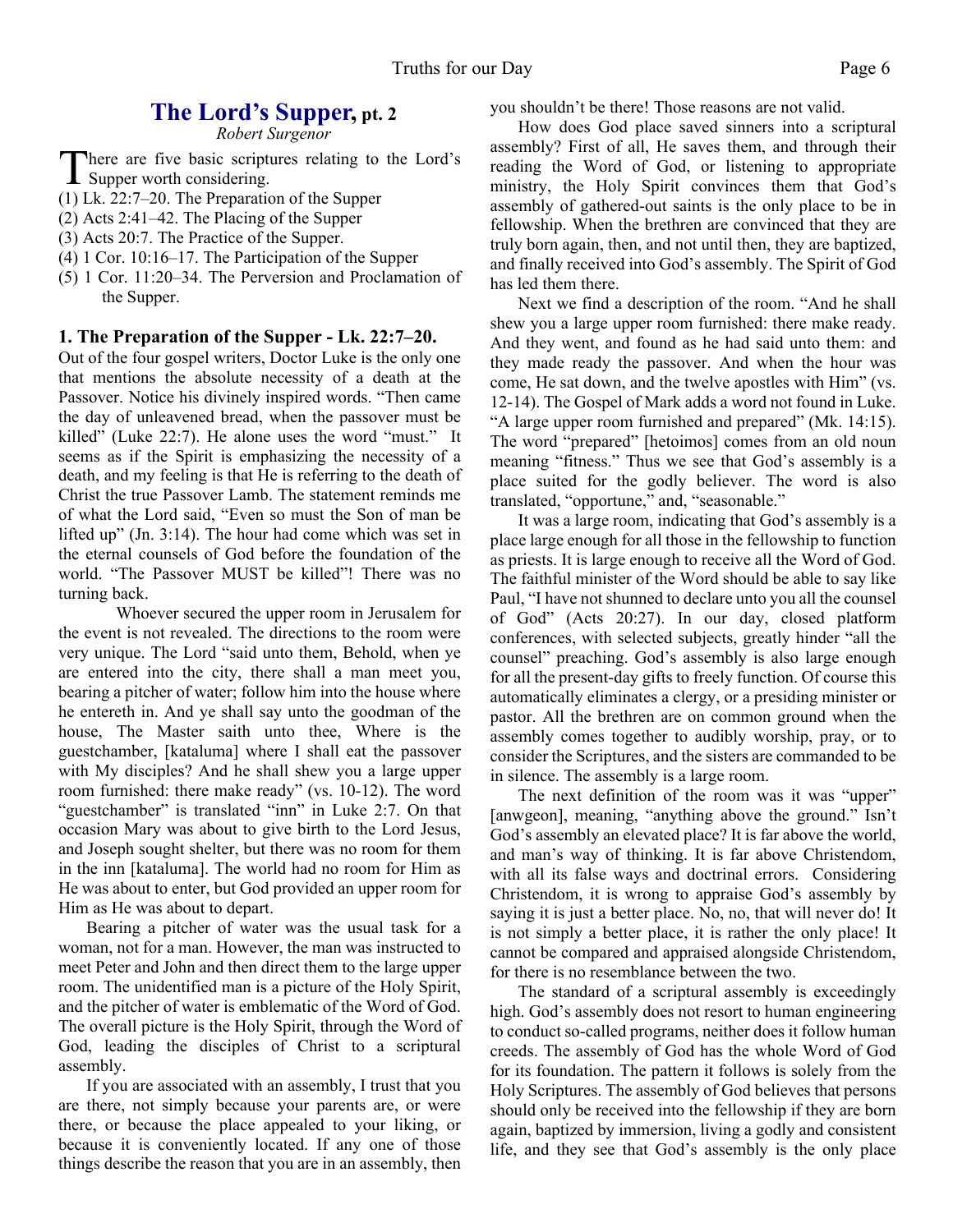recognized by God as a true church. The room was an "upper" room!

The third thing noticed about the room was that it was "furnished." The word is also translated, "to spread." It carries the thought that for the believer, God's assembly has spread out all the necessary things for the believer to fully function as a holy and as a royal priest. There are no hindrances in God's assembly for functioning in priestly capacity, whether in worship, ministering the Word to the saints, or preaching the gospel. Being fully furnished, the assembly is to experience the activity of all the present-day gifts, administered by God the Father (Rom. 12), God the Son (Eph. 4), and God the Holy Spirit (1 Cor. 12).

Those who were instructed to go to the room were told by the Lord, "There make ready." Necessary things for the occasion must be prepared. Brethren are given responsibilities relative to the function of an assembly. There is the responsibility of providing a loaf of bread, and enough wine. The responsibility of cleaning the hall and having the temperature as comfortable as possible. The responsibility of elders, one or two, standing at the door to greet the saints, and positioning visiting unbelievers to the appropriate seat. Then, the responsibility of all in the fellowship to appear before the Lord not empty. Those entering the hall to worship should have their hearts full of Christ. Yes, the instructions still hold true – "there make ready."

By reading the first three gospels, one would think that Judas partook of the Lord's Supper. However, John's Gospel shows that after all of them had partaken of the Pascal lamb, Judas went out, and then the Lord instituted the Lord's Supper. No unbeliever was present at that Supper. It was never God's intention for an unbeliever to partake of the Lord's Supper.

Consider the emblems used for the Supper. "And He took bread, and gave thanks, and brake it, and gave unto them, saying, This is My body which is given for you: this do in remembrance of Me. Likewise also the cup after supper, saying, This cup is the new testament in My blood, which is shed for you" (Lk. 22:19-20). "He took bread." The word is artos, and is also translated "loaf." In fact, Mark 8:14 translates the word "artos" both ways. Notice – "Now the disciples had forgotten to take bread, (artos) neither had they in the ship with them more than one loaf (artos)." "Bread" and "loaf" are identical words. So let us not be critical when a brother gives thanks for the loaf, instead of giving thanks for the bread. In our way of thinking, loaf seems to designate the shape, and bread seems to suggest the substance. One could place one crumb of bread on a table and tell you that it was bread, but he couldn't call it a loaf. On the other hand, one could put a loaf on the table and not be able to call it bread if its contents were meat. Meatloaf is certainly not bread and one crumb is not a loaf.

Whenever bread that contains no leaven is

mentioned, the scripture always speaks of it as "unleavened bread" [azumov azumos] as in verse one. Only unleavened bread was used at the Passover. The bread that the Lord used to symbolize His body was naturally unleavened. However, the Holy Spirit uses the word "artos" instead of "azumos" when identifying the bread. The reason being, that God is not demanding that the bread be unleavened. Leavened, or unleavened, either will do.

Notice how the Lord speaks of His body. "This is My body which is given for you." The word "given" interests me, for it means "to give what is due," "to furnish," "to give over." The thought is, "something given to pay a debt." In other words, Divine justice demanded a payment to blot out our sins and fit us for heaven. The debt was so tremendously great that all the wealth of the world was insufficient to pay it. No mortal man, no matter how honorable he may be, could ever pay the debt. Only One could pay the debt, and He couldn't accomplish it by His life, as righteous as it was. There was only one way, there was only one means of paying the debt, and that was His body given to the death of the Cross. This He willingly did. Praise His holy name!

"There was no other good enough To pay the price of sin; He only could unlock the gate Of heaven and let us in."

Mrs. Cecil F. Alexander 1847

The Lord mentions His blood, saying, "My blood, which is shed for you." Consider the word shed [ekcheo.] The original word is found 28 times in the New Testament and is translated into 10 different words. The word "shed" is found 5 times. However, the word translated "pour out" is mentioned 12 times. I do not believe that blood was literally pouring out from the wounds in His hands and feet. It may interest you to know that the term "shed blood" does not necessarily mean blood gushing, or pouring out from the body. Notice Stephen's death. He was stoned to death. True, some blood may have trickled from the wounds, but very little. Yet his death is spoken of as his blood being shed (Acts 22:20). Romans 3:15 states, "Their feet are swift to shed blood." The main thrust of the word "shed" in connection with "blood" is inflicted **death**. Considering Matthew 23:35; Luke 11:50; and Revelation 16:6, it would seem that the shedding of blood means the taking of a life – murder. If a murderer poisoned a person, he would be shedding that man's blood. If one was strangled, or drowned, that would be described as his blood being shed. Yet, no blood would be seen from the victim's body.

As previously mentioned, the same word ekcheo, is also translated, "pour out." Isaiah writes, "He hath poured out His soul unto death" (Isa. 53:12). The whole expression, "My blood, which is shed for you," seems to indicate a violent death, wholeheartedly entered into by our blessed Lord as a payment for our sins. It is enough to make a saint weep to think of what He endured, not only at the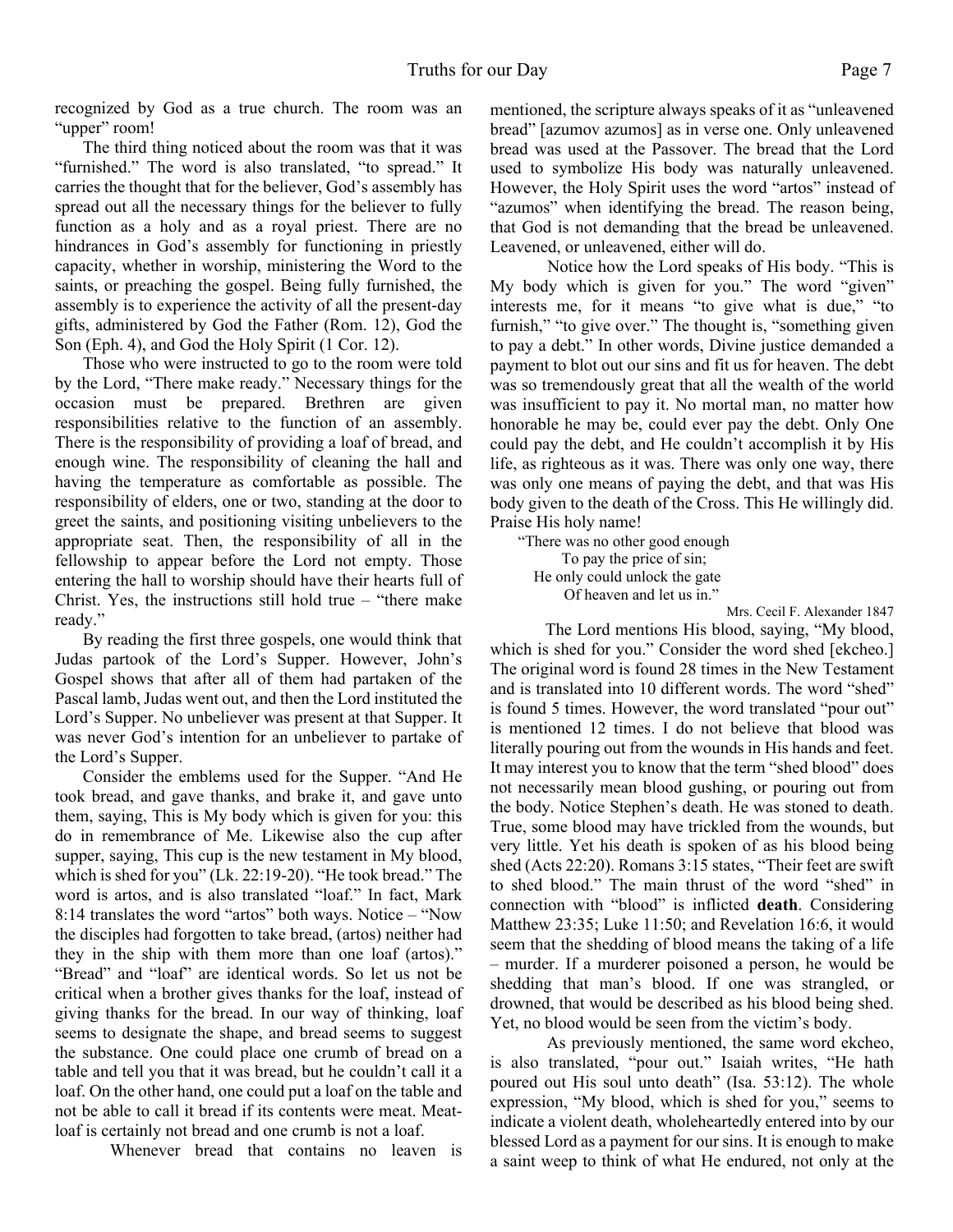hands of cruel and wicked men, but also what He endured at the hands of a thrice-holy God, all for our sake, our peace to make. This is My body given – this is My blood shed.

Now let us consider the bread and the cup. The cup is a metaphorical expression meaning the contents of the cup which is wine, the fruit of the vine. These two things are defined three ways. (1) They are emblems, (2) symbols, and (3) memorials.

A symbol is something that represents or stands for something else. The Christian cross is a symbol of the Crucifixion, it is an emblem of sacrifice. The Red Cross is a symbol representing the International Red Cross. A red cross on a white background is the emblem of a humanitarian spirit. The crescent shape is a symbol of the moon; it is an emblem of Islam. The skull and crossbones are a symbol identifying a poison.

An emblem is special design or visual object representing a product or a company etc., such as a publisher's emblem printed usually on the title page of a book. The Mack Truck company's emblem is a bulldog. Auto manufactures all have emblems on their cars. The American Automobile Association has AAA for an emblem.

A memorial is something, such as a monument intended to honor the memory of a person. It brings that person to mind. Washington D.C. has memorials, such as the Washington Memorial, a tall, needle-like structure standing 555 feet high.

Thus the bread and the cup are emblems, symbols and memorials.

One thing we must remember, that the bread and the cup are not types. A type is something that prefigures another object, such as Adam was a type of Christ, as also was Isaac, and Moses. Oil is a type of the Holy Spirit, the Tabernacle is a type of God's assembly etc. Leaven is a type of uncleanness. White is a type of purity, and red is a type of blood. If the emblems were types, then we would be confined to use unleavened white bread, and red wine at the Lord's Supper. But since the emblems are not types, we are not restricted to the nature of the bread nor the color of the wine. The bread could be leavened, and it could be whole wheat, and that would still be in keeping with the divine pattern. The wine could be yellow (muscatel), yet still allowed, seeing that it is the fruit of the vine. However, I would hesitate using fruit wines which are fermented alcoholic beverages made from a variety of base ingredients other than grapes.

What about the wine? Would it surprise you that the Lord never used the word "wine" when instituting the Supper? He spoke of "the fruit of the vine" (Matt. 26:29; Mk. 14:25; Lk. 22: 18). That phrase is never used in the Old testament. The fruit of the vine is simply "the juice of the grape." The word wine (fermented grape juice) is found at least 214 times in the Bible. The fact that fermented juice of the grape (wine) was used in the early church is readily seen in 1 Corinthians 11, where the saints were perverting the Lord's Supper into a love feast, and drinking so much of the juice of the grape, that they became drunk. There are the "Wine's  $3$  M's" in the Bible. (1) Lk.11:18 - For a Memorial. (2) 1 Tim. 5:23 - For Medicine. (2) Eph. 5:18; 1 Pet. 4:3 - For Merriment.

#### **Jonah, Pt 11**

*Steve Walvatne*

#### **The Message**

"So Jonah arose and went unto Nineveh, according to the word of the Lord. Now Nineveh was an exceeding great city of three days' journey. And Jonah began to enter into the city a day's journey, and he cried, and said, Yet forty

days, and Nineveh shall be overthrown" (3:3-4).

Jonah is finally up and headed towards Nineveh. Unlike<br>before, however, there is no record of his journey. Not Tonah is finally up and headed towards Nineveh. Unlike until the humbled prophet enters the city's precincts does the narrative resume. There, at last, we learn what God wanted Jonah to preach. The message was clear, concise, and captivating, comprised of eight words in our Authorized Version or five in the Hebrew text. Like pitch-black clouds, its foreboding contents hung over the community. A stupendous storm was brewing. In a flash, the Assyrian capital would be gone. Only a glint of grace offered hope of reprieve, but its radiant overtures were fading fast.

 Verses 3 and 4 mention three measurements of days. We'll use these measurements to divide our study as follows:

**1. The Place for the Message:** "Three days' journey"

**2. The Preacher of the Message:** "A day's journey"

**3. The Pronouncement in the Message:** "Yet, forty days"

#### **The Place in the Message**

"Nineveh was an exceeding great city of three days' journey." As noted earlier, the word "great" occurs regularly in this prophecy, with Nineveh itself, called "great" four times  $(1:2; 3:2, 3; 4:11)$ . In fact, the book opens and closes with Nineveh's greatness, underscoring its prominence in ancient history. Here we read Nineveh was an "exceeding great city" or literally, a "great city to God" ('ir-gedolah 'elohim). Nimrod, its founder, received similar notoriety in Genesis 10:9, "He was a mighty hunter before the Lord." These were not complimentary descriptions, but candid assessments of their earthly status in the sight of God.

 Nineveh, it states, was a city of "three days' journey." While commentators differ on the meaning of this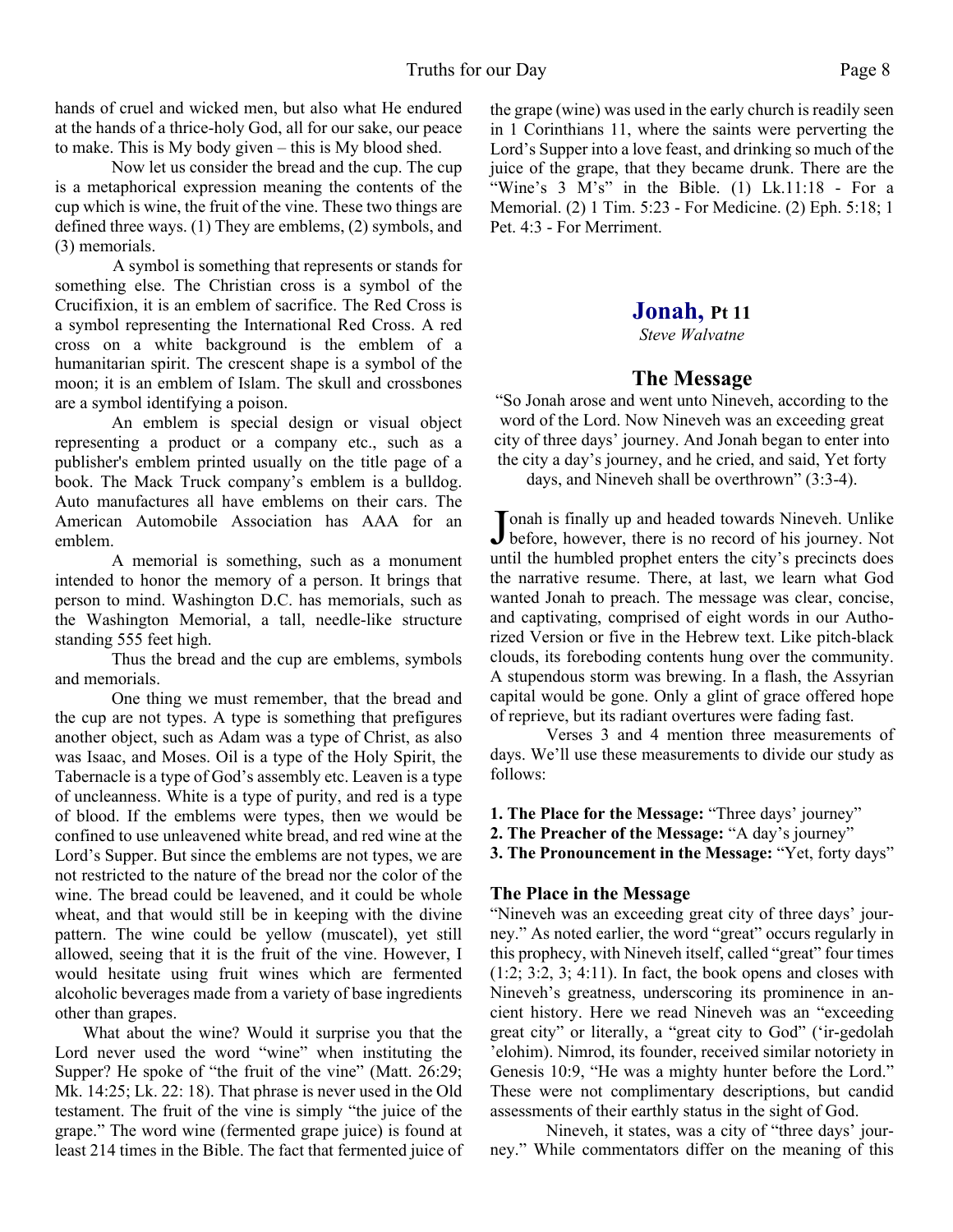measurement, the most common and perhaps simplest conclusion, is that it took an individual three days to walk the city's perimeter. "The compass of the walls…was 480 furlongs, which allowing eight furlongs to a mile, makes sixty miles, which may well be reckoned "three days' journey for a footman, twenty miles a day" (Matthew Henry: A Commentary on the Whole Bible).

 What the Ninevites didn't realize, however, was that another circle of sinister proportions also surrounded their city. Running unseen beside the three days' footpath was a three-fold cord of evil – the world, the flesh, and the devil – and it threatened to suffocate Nineveh's inhabitants by its ever-tightening grip. In essence, Nineveh was a glaring illustration of the Saviour's words in Luke 11:21, "When a strong man armed keepeth his palace (or, court), his goods are in peace." The "strong man" Satan was the energizing force behind Nineveh's wickedness. Clothed in "armor" ("panoply" – only in Lk.  $11:22$  and Eph. 6:11, 13, JND note), he resisted anything that might unsettle Nineveh's evil atmosphere. Nevertheless, this is the very place to which the "Stronger than he" dispatched a servant. The city's three-fold cord, though not "quickly broken" (Ecc. 4:12), would in fact, be breached. People of the city had witnessed many strange events, yet nothing could prepare them for the peculiar spectacle ahead. For soon, a prophet of Israel would mingle in their midst, declaring words of unimaginable consequence.

#### **The Preacher of the Message**

"And Jonah began to enter into the city a day's journey, and he cried…" Here is our second measurement of days. The solitary prophet marched a single day's journey into Nineveh, delivering his message from God. He wasted no time, for he wasn't in Nineveh to sightsee. His work took him to the streets and byways of the city where endangered souls went about their daily lives. There he engaged the masses with words so stunning, that people of every age group and reputation, halted in their tracks.

 Think of the spiritual courage that a mission of this magnitude demanded. To read the account from comfortable surroundings is one thing, to actually experience it, is quite another. The prophet scanned the eyes of sworn enemies and pierced their egos with a message of hovering destruction. Fearlessly, he moved, unaffected it seems, by any threats or taunts made against him. He "faced the consequences of his terrible message alone," wrote W.W. Fereday. "No organizing committee was behind him; no flaming advertisements announced his coming; neither choirs nor notable singers were secured in order to draw the multitude together" (Jonah and His Experiences). The man once alone with God in the creature, now stood alone with God in the crowd. Apart from divine preservation and the convicting power of God's Word, that crowd might have swallowed up Jonah as the creature did earlier. Instead, he

could exclaim like David, "By Thee I have run through a troop: by my God have I leaped over a wall" (2 Sam. 22:30).

"And he cried." Jonah "cried" in chapter 2, "by reason of [his] affliction unto the Lord." It means he "cried aloud." There is passion in the word. The prophet went from crying in the depths of the sea to crying in the districts of the city. It appears he preached with heart, for nothing in the chapter suggests otherwise. His words fell as "goads and as nails" (Ecc. 12:11). "Both goads and nails are pointed and sharp," said Ken Munro in Present Truth (Dec. 1985), "and so will be the words of a true preacher…His words…will trouble the conscience of the hearer and will not leave him complacent." That's the effect Jonah's preaching had on Nineveh, as we'll see in our next paper. Adds John Broad, "His manner was evidently earnest and impassioned…No one who heard the man could doubt his sincerity…Fully absorbed in the great work with which he had been entrusted… he discharged his trust" (Lectures on Jonah). To do so, demanded toil, and he whose name meant, "dove," labored unfalteringly with dove-like humility before the people. His was the spirit of another lonely prophet, who said, "I am the VOICE of one crying in the wilderness" (Jn. 1:23). "Say little, serve all, pass on," said J.N. Darby, and that's what Jonah did here. For after verse 4 he exits the chapter, while the sinners of Nineveh fall prostrate before the holy One of heaven.

 We conclude this section by noting Luke's comment that Jonah was "a sign unto the Ninevites" (11:30). The prophet's spectacular story of disobedience and deliverance may have reckoned him such, since reports of the incident might very well have preceded his entrance into the city. Frederick Tatford believed people "flocked to see the man who had passed through such a frightening experience" (Jonah: the Prophet Who Deserted), and Ivor Powell says Jonah's appearance, "bearing upon his person the marks of the ordeal through which he had passed," made the Ninevites "willing to listen even before he uttered a word" (Luke's Thrilling Gospel). Still, it's also possible, that not Jonah, but Jonah's message was the sign to Nineveh. "The very solitariness of the one message announced by the stranger thus suddenly appearing among them, would impress them with the more awe," write Jamieson, Faussett, and Brown (Commentary on the Whole Bible). Darby says, "Jonah, by his preaching was a sign to the Ninevites, even as the Lord was to the Jews, [who were] harder of hearing and of heart than those pagans who were afar from God" (Synopsis of the Books of the Bible, v.2). J.C. Ryle adds a solemn note: "The Jews of our Lord's time had far higher light and infinitely clearer teachings than either Solomon or Jonah could supply. They had amongst them the King of kings, the Prophet greater than Moses. Yet the Jews neither repented nor believed!" (Expository Thoughts on the Gospels).